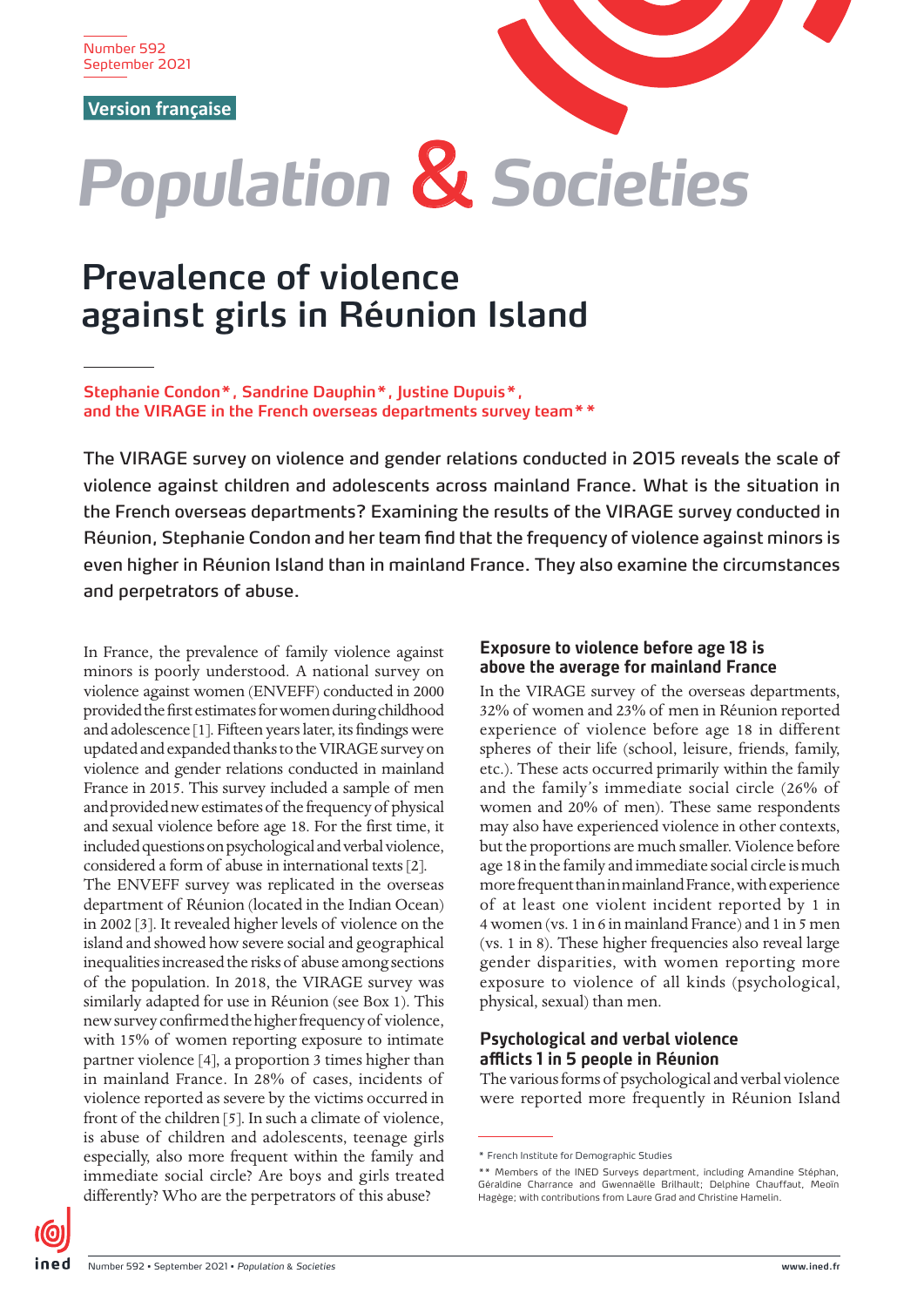# **Table 1. Types of violence experienced before age 18 in the family or immediate social circle (%)**

| <b>Type of violence</b>                                                             | <b>Réunion Island</b> |            | <b>Mainland France</b> |            |
|-------------------------------------------------------------------------------------|-----------------------|------------|------------------------|------------|
|                                                                                     | Women                 | <b>Men</b> | Women                  | <b>Men</b> |
| Psychological and verbal violence                                                   | 21.3                  | 18.4       | 14.2                   | 9.5        |
| Regularly exposed to shouting, smashing of objects                                  | 18.5                  | 14.6       | 11.7                   | 8.0        |
| Regularly insulted, humiliated, criticized                                          | 8.0                   | 7.0        | 6.3                    | 3.3        |
| <b>Physical violence</b>                                                            | 8.6                   | 5.8        | 7.7                    | 7.2        |
| Beaten, hit with objects, or subjected to other<br>forms of physical brutality      | 6.9                   | 4.6        | 6.0                    | 5.8        |
| Locked up, confined inside the home, thrown out,<br>or left on the side of the road | 1.9                   | 2.1        | 1.6                    | 1.4        |
| Threatened with a weapon or object; attempted<br>strangulation or murder            | 2.1                   | 1.2        | 1.0                    | 0.7        |
| Sexual violence                                                                     | 6.6                   | 0.9        | 4.6                    | 0.7        |
| Touching of breasts, of buttocks, forced kissing                                    | 4.9                   | 0.4        | 3.7                    | 0.4        |
| Rape or attempted rape                                                              | 2.4                   | 0.4        | 1.5                    | 0.3        |
| Other forms of sexual assault or forced sexual<br>practices or acts*                | 3.6                   | 0.6        | 2.4                    | 0.5        |
| General indicator (at least one of these types of violence)                         | 26.1                  | 19.5       | 17.6                   | 12.9       |
| Number of respondents                                                               | 2,209                 | 860        | 15,556                 | 11,712     |

\* Forced sexual acts without penetration, as defined under the French penal code, or other practices or acts such as being forced to takes one's clothes off, to watch pornography, to be filmed during a sexual act, etc. Interpretation: 8.6% of women aged 20–69 habitually resident in Réunion in 2018 reported experience of physical violence in the family or the family's immediate social circle before age 18.

Note: Percentages are in italics when the gender difference is not significant at the 10% level using the chisquared test.

Coverage: Men and women aged 20-69 living in Réunion Island or mainland France.

Source: VIRAGE survey in the French overseas departments, INED, 2018; VIRAGE survey, INED, 2015 [2].

than in mainland France (Table 1); and for men, the rate is twice as high (18% vs. 9.5%). However, women more frequently report this type of violence, in particular having been exposed to shouting, smashing of objects, etc. Furthermore, the survey reveals that 1 in 6 respondents (vs. 1 in 8 in mainland France) had childhood memories of severe tension or a climate of violence between their parents or guardians.

#### **Women report more physical violence than men**

Levels of physical violence are similar to those observed in mainland France but more often concern girls: almost 9% versus 6% for boys in Réunion Island, compared to 8% and 7% in mainland France (Table 1). This finding is counterintuitive; in similar childrearing contexts, for example in Martinique [6], where boys are expected to show 'manly behaviour', corporal punishment is more frequent for boys. In Réunion, the behaviour of girls inside and outside the home is

perhaps more closely controlled, with discipline enforced by physical means. Another possible explanation is that men see such punishment as 'normal' and so less often report it in interviews.

### **Repeated sexual violence against girls during childhood and adolescence**

In Réunion, as in mainland France, gender differences are largest for sexual violence: 7% of women and 1% of men report experience of sexual assault within the family or immediate social circle. Touching or forced kissing is the most frequent form of assault. Slightly more than 2% of all women experience rape or attempted rape before age 18. Some women are victims from a very young age; for more than a third (38%) of the women who reported such violence, the first episode occurred before age 8, and for 75% of these victims, it continued through their childhood and adolescence.

# **Stronger social control of girls by the family, especially by mothers**

The mother and father are the main perpetrators of psychological and physical violence within the family and intimate circle, although the father is cited more often than the mother: 51% of women and 37% of men reported psychological violence, and 43% of respondents of both sexes reported physical abuse by their father. That said, women reported having been criticized, humiliated, and insulted by their mothers 4 times more often than men (28% of incidents cited by female victims vs. 7% of those cited by men). They also more frequently reported physical abuse by the mother (37% and 17%), whatever the family type (both parents in the home or lone-parent family). In the VIRAGE survey in mainland France, respondents also frequently reported having been psychologically and physically abused by their mothers, but with a smaller difference between women and men [2]. Gender differences in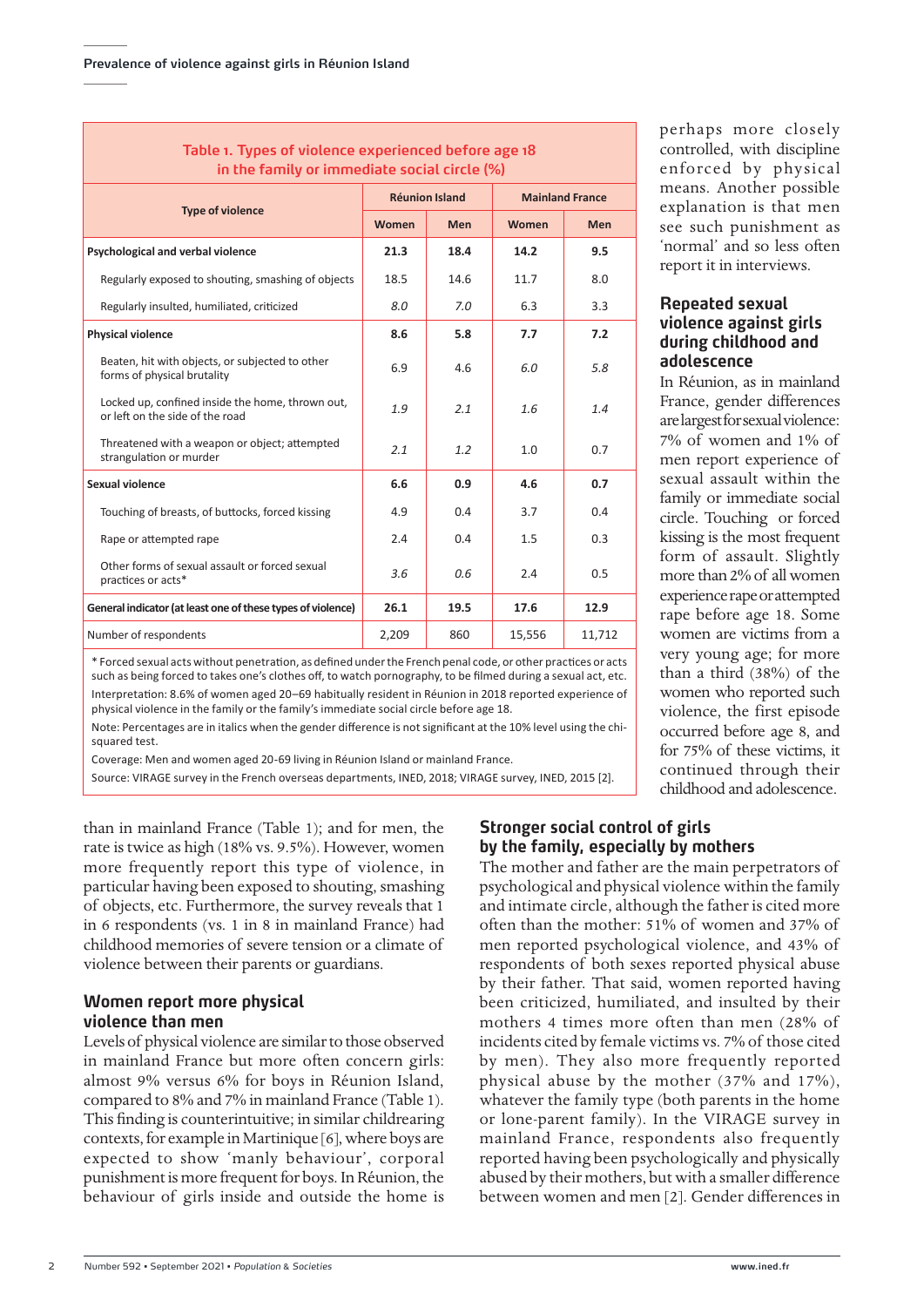

\* The number of male victims of sexual violence was too small to describe the perpetrators.

Note: Several perpetrators may be cited: parents, siblings, stepparents; extended family: grandparents, uncles and aunts, other relatives; immediate social circle: close neighbours, family friends, etc. Interpretation: For women who reported psychological and verbal violence before age 18, 81% of perpetrators were parents (or step-parents) or siblings (cohabiting or not). And among all women reporting violence of this kind, 51% cited the father as the perpetrator (or one of the perpetrators). Coverage: People aged 20–69 living in Réunion Island.

Source: VIRAGE in the French overseas departments, INED, 2018.

the way children are treated appear to be larger in Réunion. It is mothers who assume most responsibility for childrearing, and they may seek to control the behaviour of daughters more strictly, resulting in frequent tension and conflict. Boys, on the other hand, tend to be less closely supervised.

Violence within the family does not simply concern parents and children or persons living in the household. This is particularly true in Réunion Island, where, even among the youngest respondents, the family circle may include numerous uncles, aunts, and cousins on both sides of the family. It is not unusual for several generations to live in the same home, street, or neighbourhood. Analyses must cover this wide array of relationships, especially in Réunion, where a larger proportion of respondents than in mainland France report psychological, verbal, or physical abuse by members of the extended family outside the immediate circle of parents and siblings (Figure 1). For example, 12% of women victims and 15% of men victims reported psychological abuse by an uncle and almost 7% of both sexes by an aunt. Uncles or other male relatives (cousins, brothers-inlaw, etc.) are also often physically violent. While mothers in Réunion play a pivotal role in the education of their children [7], the men of the family play an

active role in supervising the family group and may exercise authority over its activities, especially when members live close together. However, while men mainly report physical abuse by the father and/or mother, a substantial share of women report physical abuse by stepfathers (12% of reported incidents), brothers or half-brothers (16%), and uncles (6%), suggesting that all male family members play a disciplinary role.

#### **Most sexual abusers are males in the extended family or immediate social circle**

Most sexual violence against girls below age 18 occurs within the family or immediate social circle. According to the VIRAGE survey, 12% of women living in Réunion experience sexual abuse before age 18, and in two-thirds of cases at least one perpetrator is a member of the family or the family's immediate social circle. This is the case for just one-third of male victims (3% of all male respondents). Moreover, as in mainland France, while other forms of violence are perpetrated mainly by parents (Figure 1), sexual abusers within the family are more diverse. They are more often uncles (cited by 23% of women victims), other male relatives (cousin, aunt's husband, etc., cited in 29% of cases), or men in the immediate social circle: 7% of women victims cite close neighbours, 7% family friends, and 12% other men close to the family. Sexual violence thus concerns a broader array of potential perpetrators outside the family but within the victim's family's immediate circle.

# **Uncles and stepfathers: the main perpetrators of incestuous abuse**

Lastly, we looked in more detail at cases of sexual violence against children and adolescents that could be qualified as incest. We constructed an indicator of incestuous rape and assault for women only, since very few men reported violence of this kind in their youth. The indicator covers acts of this nature with a perpetrator whose relations with the victim could be legally qualified as incestuous (father, grandfather, uncle, stepfather, brother; all reported perpetrators were men). Almost 3% of women living in Réunion Island were victims of incest during childhood or adolescence (for mainland France, the VIRAGE survey gives a rate of 2.5% [8]). The perpetrator is most often an uncle (23% of reported cases). Daughters are assaulted as frequently by their stepfather (7% of cases) as by their father (6%). However, if only women who lived with a stepfather during childhood and adolescence are considered, the stepfather becomes the main perpetrator of sexual assault (25% of cases). A similar proportion is observed in mainland France.